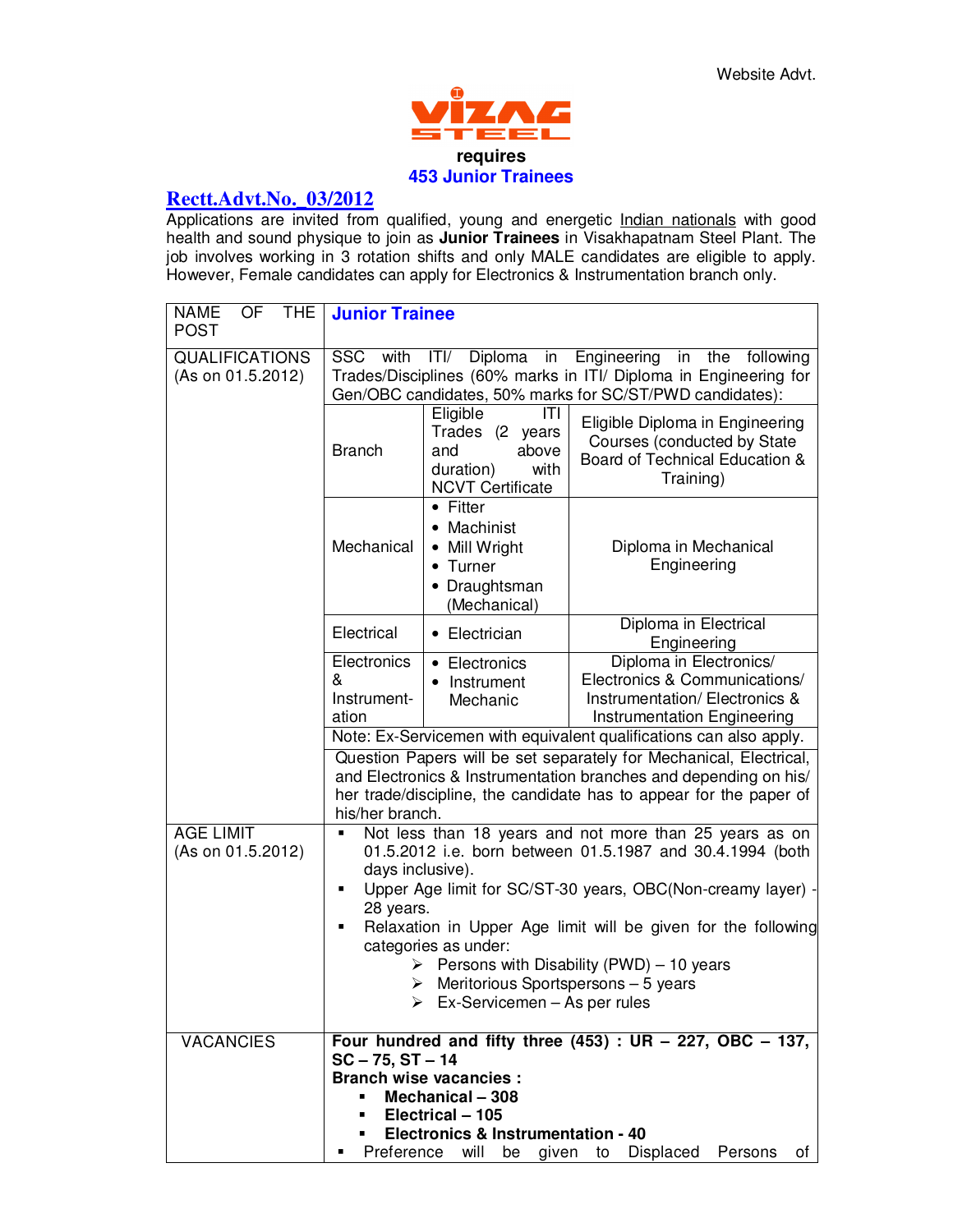|                                                                                    | Visakhapatnam Steel Plant. However Displaced Persons of<br>VSP need not apply against this advertisement since the list of<br>all the eligible Displaced Persons registered with Sub-<br>Employment Exchange, Gajuwaka will be obtained from the<br>Sub-Employment Exchange and they will be considered.<br>Seventeen(17) posts out of the above are reserved for PWD<br>п<br>category as under:<br>i) Partially Blind $-6$ (including 1 backlog vacancy)<br>ii) Hearing Impaired $-6$ (including 2 backlog vacancies)<br>ii) Orthopaedically Handicapped (40% to 74% disability) $-5$<br>Reservation for Meritorious Sportspersons / Ex-Servicemen<br>(including dependants of those killed in action) / Minority will<br>be given as per rules.                                                                                                                                                                                                   |
|------------------------------------------------------------------------------------|-----------------------------------------------------------------------------------------------------------------------------------------------------------------------------------------------------------------------------------------------------------------------------------------------------------------------------------------------------------------------------------------------------------------------------------------------------------------------------------------------------------------------------------------------------------------------------------------------------------------------------------------------------------------------------------------------------------------------------------------------------------------------------------------------------------------------------------------------------------------------------------------------------------------------------------------------------|
| <b>TRAINING</b><br>and<br><b>PAY</b>                                               | Selected candidates will be on training for a period of twenty four<br>(24) months which may be extended for cases where progress<br>during training is not found satisfactory.                                                                                                                                                                                                                                                                                                                                                                                                                                                                                                                                                                                                                                                                                                                                                                     |
|                                                                                    | Candidates will be paid a monthly stipend of ₹8250/- (consolidated)<br>during the first year and a monthly stipend of ₹9350/- (consol-<br>idated) during the remaining period of training.<br>On satisfactory completion of training,<br>candidates will be<br>considered for appointment on probation to a regular post, subject<br>to availability of vacancies in any Operation/Maintenance/ Service/<br>Mines area, with a minimum basic pay of ₹9160/- in the pay scale<br>of ₹9160-3%-13150/- (S-3) with usual D.A. and allowances as<br>admissible under the Rules in force from time to time.                                                                                                                                                                                                                                                                                                                                               |
| <b>PHYSICAL</b><br><b>STANDARDS</b>                                                | The basic physical standards are:<br>Height: 150 cms, Weight: 45 kgs, Chest: Unexpanded-75 cms,<br>Expanded - 80 cms                                                                                                                                                                                                                                                                                                                                                                                                                                                                                                                                                                                                                                                                                                                                                                                                                                |
|                                                                                    | Colour Vision: No squint and no color blindness - partial or full.<br>Eye Sight: Power of glasses not to exceed ±2, if worn.<br>The above physical standards are only indicative and not<br>exhaustive.                                                                                                                                                                                                                                                                                                                                                                                                                                                                                                                                                                                                                                                                                                                                             |
| <b>SELECTION</b><br><b>PROCEDURE</b>                                               | Written test on General Aptitude (including knowledge in<br>$\bullet$<br>English and Telugu) and Branch (Mechanical/ Electrical/<br>Electronics & Instrumentation)<br>Test paper will be set in bilingual in English and Telugu<br>Candidates shortlisted based on performance in written test<br>will be called for interview                                                                                                                                                                                                                                                                                                                                                                                                                                                                                                                                                                                                                      |
|                                                                                    | Merit list will be prepared separately for each branch and<br>candidates will be selected as per the vacancies in each<br>branch.                                                                                                                                                                                                                                                                                                                                                                                                                                                                                                                                                                                                                                                                                                                                                                                                                   |
| <b>APPLICATION</b><br><b>FEE</b><br>(For other<br>than<br>SC/ST/PWD<br>candidates) | ₹300/- (Rupees Three Hundred only).<br>٠<br>Application fees must be deposited in "RINL Recruitment<br>٠<br>Account No. 30589461220" at any of the core banking<br>branches of State Bank of India in the prescribed Challan.<br>No other form of payment is accepted.<br>Challan<br>website<br>Format<br>for<br>available<br>the<br>is<br>on<br>п<br>www.vizagsteel.com on the link "Careers".<br>Candidates have to pay maximum bank commission $@$ ₹25/-<br>п<br>per Challan for depositing fees at other than SBI, Steel Plant<br>Branch, Visakhapatnam, Branch Code 6318.<br>Candidates must fill up the SBI Branch name, Branch Code,<br>п<br>candidate's name and date of birth carefully in the Challan and<br>sign at the place "Deposited by<br>Last date for deposit of Application fees is 23.5.2012.<br>п<br>However, candidates should deposit their fees well ahead<br>since online application also closes on 23.5.2012 at 5.30 PM. |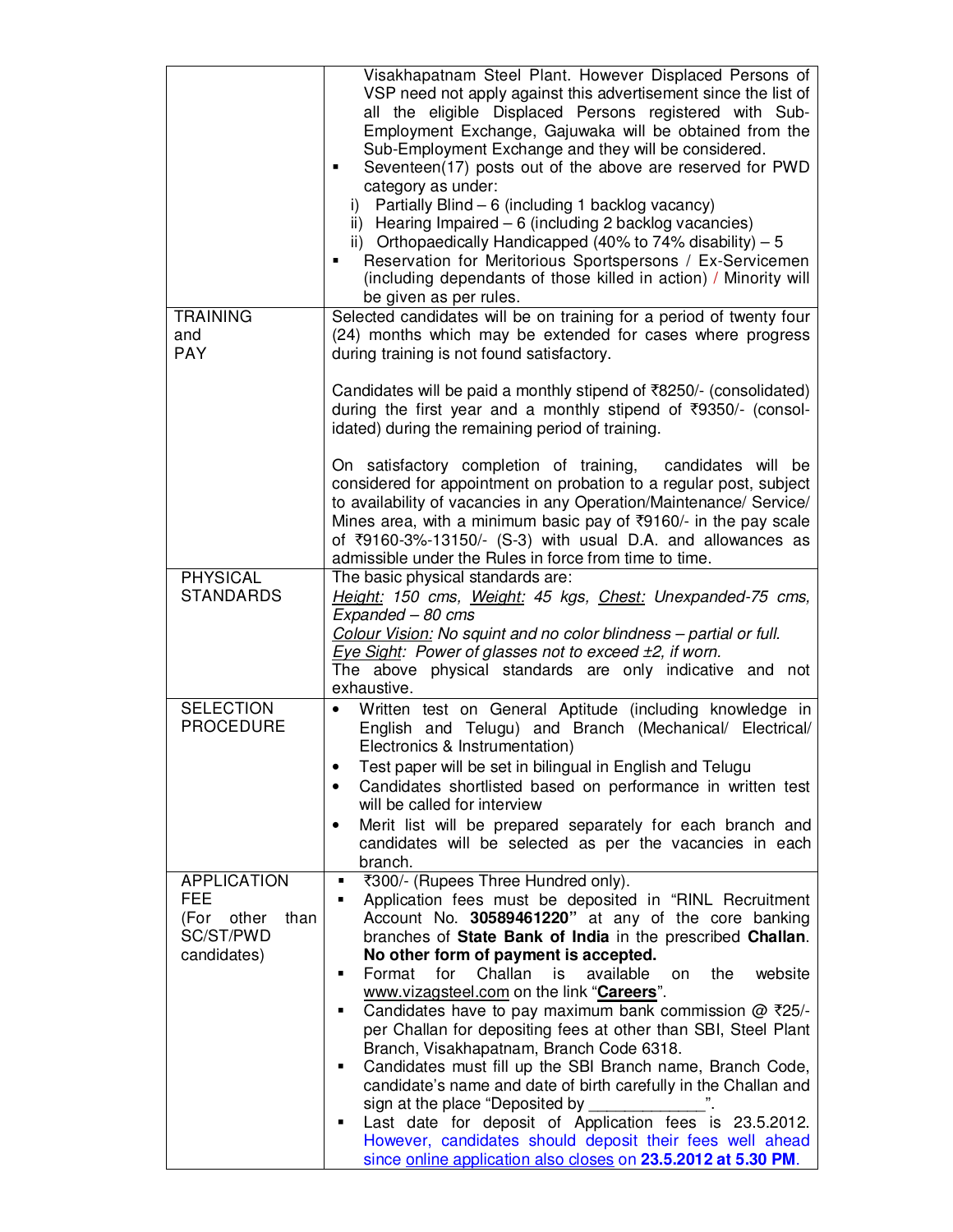| • Candidates should mention in the appropriate column in the<br>online application form the details of SBI branch, Branch code, |
|---------------------------------------------------------------------------------------------------------------------------------|
| City, date of deposit and the Journal Number.                                                                                   |
| Application fees once deposited into RINL's account will not<br>п                                                               |
| be refunded under any circumstances, for electrical or internet                                                                 |
| failure or Registration slip not received in time due to postal                                                                 |
| delay / loss or even if the candidate is rejected on scrutiny or                                                                |
| any other reason.                                                                                                               |
| • The candidate should retain his/her copy of the counterfoil of                                                                |
| the Challan for future reference.                                                                                               |

## **How to Apply**

- **STEP 1:** Log on to www.vizagsteel.com, go to the link Careers and click on "Recruitment" of Junior Trainees"
- **STEP 2:** Read CAREFULLY all the instructions given on the website. ENSURE that you are eligible for the post in all respects.
- **STEP 3:** Have the counterfoil of Challan of Application fees in hand. Applications will not be registered without the details of Journal Number, Branch Code No., City and date of deposit. (This is not required for SC/ST/PWD candidates).
- **STEP 4:** Fill in the Online Application Form carefully with your particulars.
- **STEP 5:** After you click SUBMIT, verify that you have fed all your particulars correctly. Download the system generated Registration Slip with unique registration number and other essential details with space for passport size photograph and signature. Take a print of the Registration Slip on thick white A4 size paper, affix and self-attest your passport color photograph and sign on the Registration Slip at the space provided.

Please retain two identical photographs to be used at the time of written test / Interview (Change of photograph at the time of written test / interview shall render the applicant ineligible).

- **STEP 6:** Send the following by ORDINARY POST to "**Post Box No.395, Andhra University Post Office, Visakhapatnam – 530003**" so as to reach latest by **31.5.2012**:
	- i) The Original Registration Slip with photograph affixed and self attested.
	- ii) VSP copy of Application fees challan (For other than SC /ST / PWD candidates). At the reverse side of the Challan write your Registration No. and Branch.
- **STEP 7:** Please superscribe the envelope- "APPLICATION FOR THE POST of JUNIOR TRAINEE in VSP".
- **STEP 8:** The online registration site would be open from **7.5.2012 - 10AM** to **23.5.2012 - 5.30PM**.

## **WRITTEN TEST**:

- **Likely date for Written Test is July 22, 2012 (Sunday).**
- The list of eligible candidates for written test will be put on the website www.vizagsteel.com under the link "Careers" by July 10, 2012.
- Candidates who do not receive their Admit Cards by July 16, 2012 should download the same from the website.